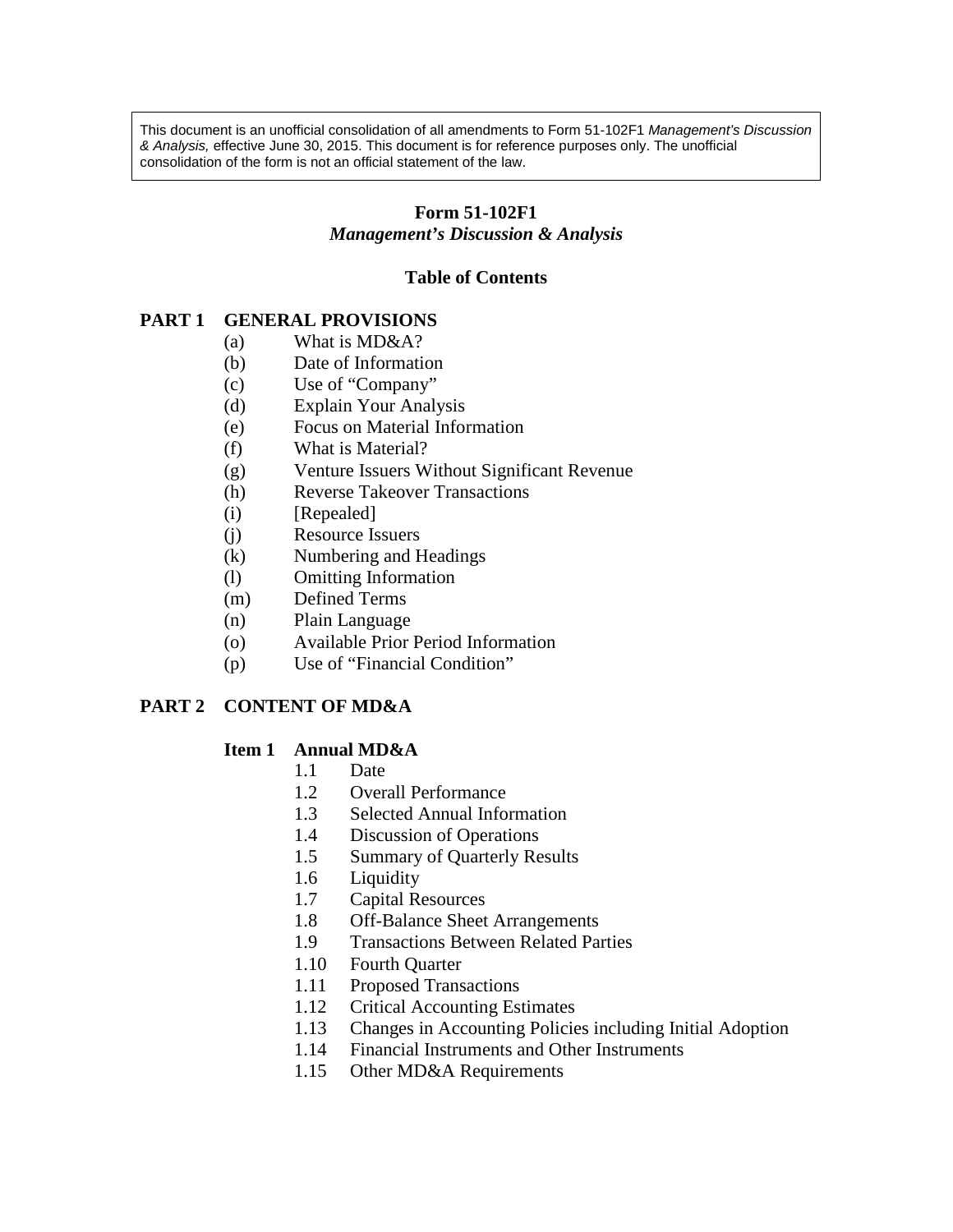# **Item 2** Interim MD&A<br>2.1 1

- 2.1 Date<br>2.2 Interi
	- 2.2 Interim MD&A<br>2.3 Other Interim M
	- Other Interim MD&A Requirements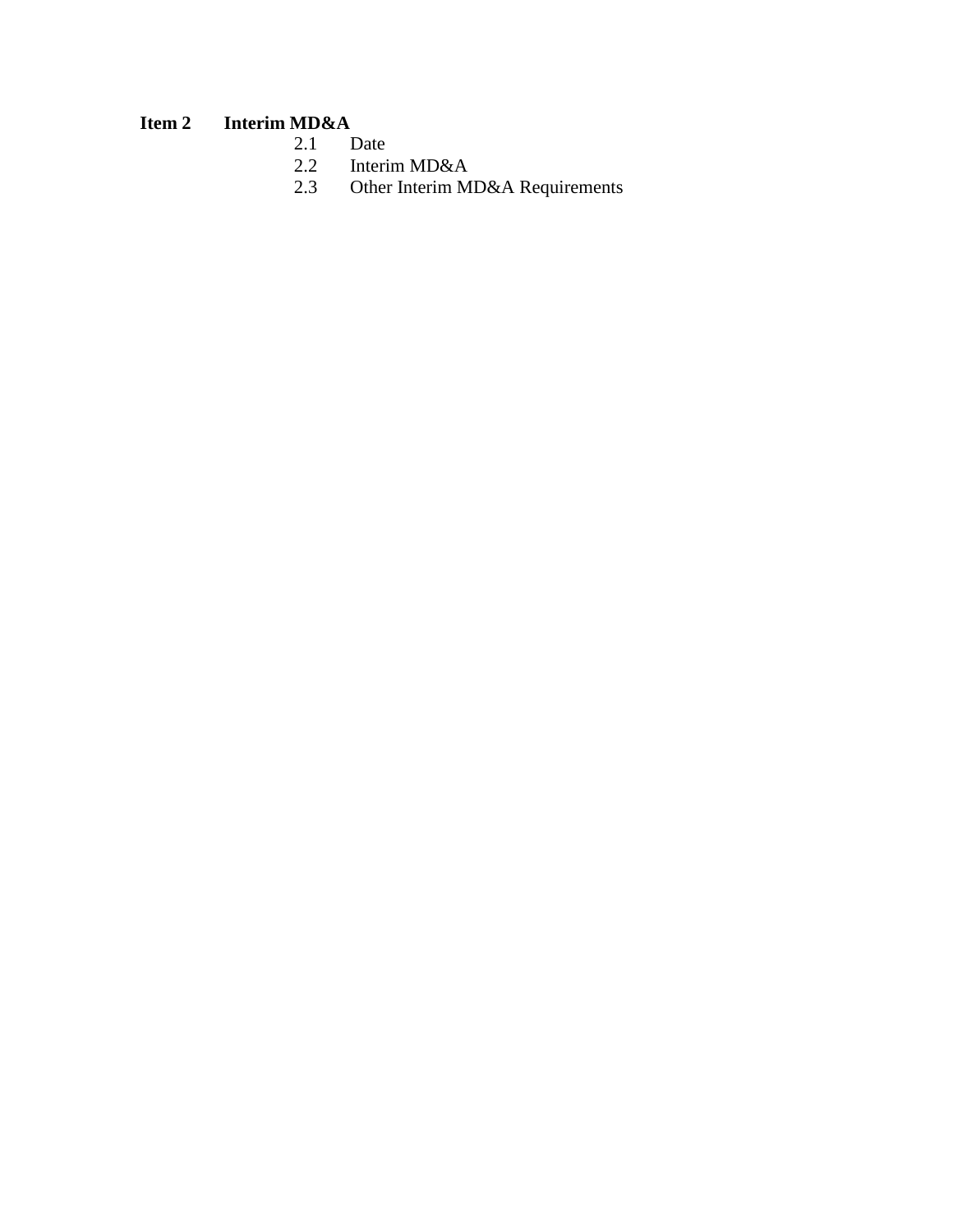## **Form 51-102F1** *Management's Discussion & Analysis*

# **PART 1 GENERAL PROVISIONS**

# **(a) What is MD&A?**

MD&A is a narrative explanation, through the eyes of management, of how your company performed during the period covered by the financial statements, and of your company's financial condition and future prospects. MD&A complements and supplements your financial statements, but does not form part of your financial statements.

Your objective when preparing the MD&A should be to improve your company's overall financial disclosure by giving a balanced discussion of your company's financial performance and financial condition including, without limitation, such considerations as liquidity and capital resources openly reporting bad news as well as good news. Your MD&A should

- help current and prospective investors understand what the financial statements show and do not show;
- discuss material information that may not be fully reflected in the financial statements, such as contingent liabilities, defaults under debt, off-balance sheet financing arrangements, or other contractual obligations;
- discuss important trends and risks that have affected the financial statements, and trends and risks that are reasonably likely to affect them in the future; and
- provide information about the quality, and potential variability, of your company's profit or loss and cash flow, to assist investors in determining if past performance is indicative of future performance.

#### **(b) Date of Information**

In preparing the MD&A, you must take into account information available up to the date of the MD&A. If the date of the MD&A is not the date it is filed, you must ensure the disclosure in the MD&A is current so that it will not be misleading when it is filed.

# **(c) Use of "Company"**

Wherever this Form uses the word "company", the term includes other types of business organizations such as partnerships, trusts and other unincorporated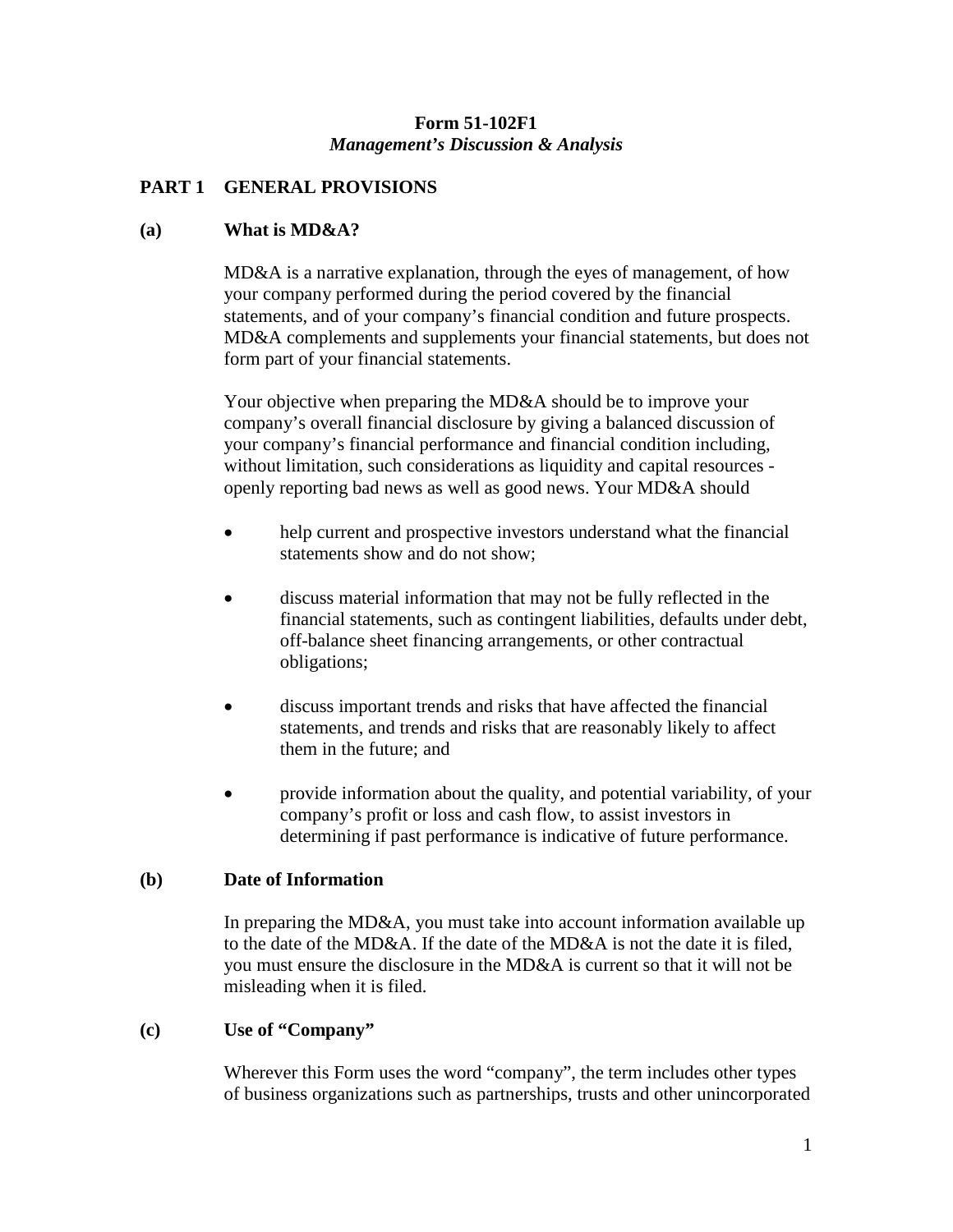business entities.

## **(d) Explain Your Analysis**

Explain the nature of, and reasons for, changes in your company's performance. Do not simply disclose the amount of change in a financial statement item from period to period. Avoid using boilerplate language. Your discussion should assist the reader to understand trends, events, transactions and expenditures.

## **(e) Focus on Material Information**

Focus your MD&A on material information. You do not need to disclose information that is not material. Exercise your judgment when determining whether information is material.

# **(f) What is Material?**

Would a reasonable investor's decision whether or not to buy, sell or hold securities in your company likely be influenced or changed if the information in question was omitted or misstated? If so, the information is likely material.

## **(g) Venture Issuers**

If your company is a venture issuer, you have the option of meeting the requirement to provide interim MD&A under section 2.2 by instead providing quarterly highlights disclosure. Refer to Companion Policy 51-102CP for guidance on quarterly highlights.

If your company is a venture issuer without significant revenue from operations, in your MD&A including any quarterly highlights, focus your discussion and analysis of financial performance on expenditures and progress towards achieving your business objectives and milestones.

#### **(h) Reverse Takeover Transactions**

If an acquisition is a reverse takeover, the MD&A should be based on the reverse takeover acquirer's financial statements.

# **(i) [Repealed]**

# **(j) Resource Issuers**

If your company has mineral projects, your disclosure must comply with National Instrument 43-101 *Standards of Disclosure for Mineral Projects*, including the requirement that all scientific and technical disclosure be based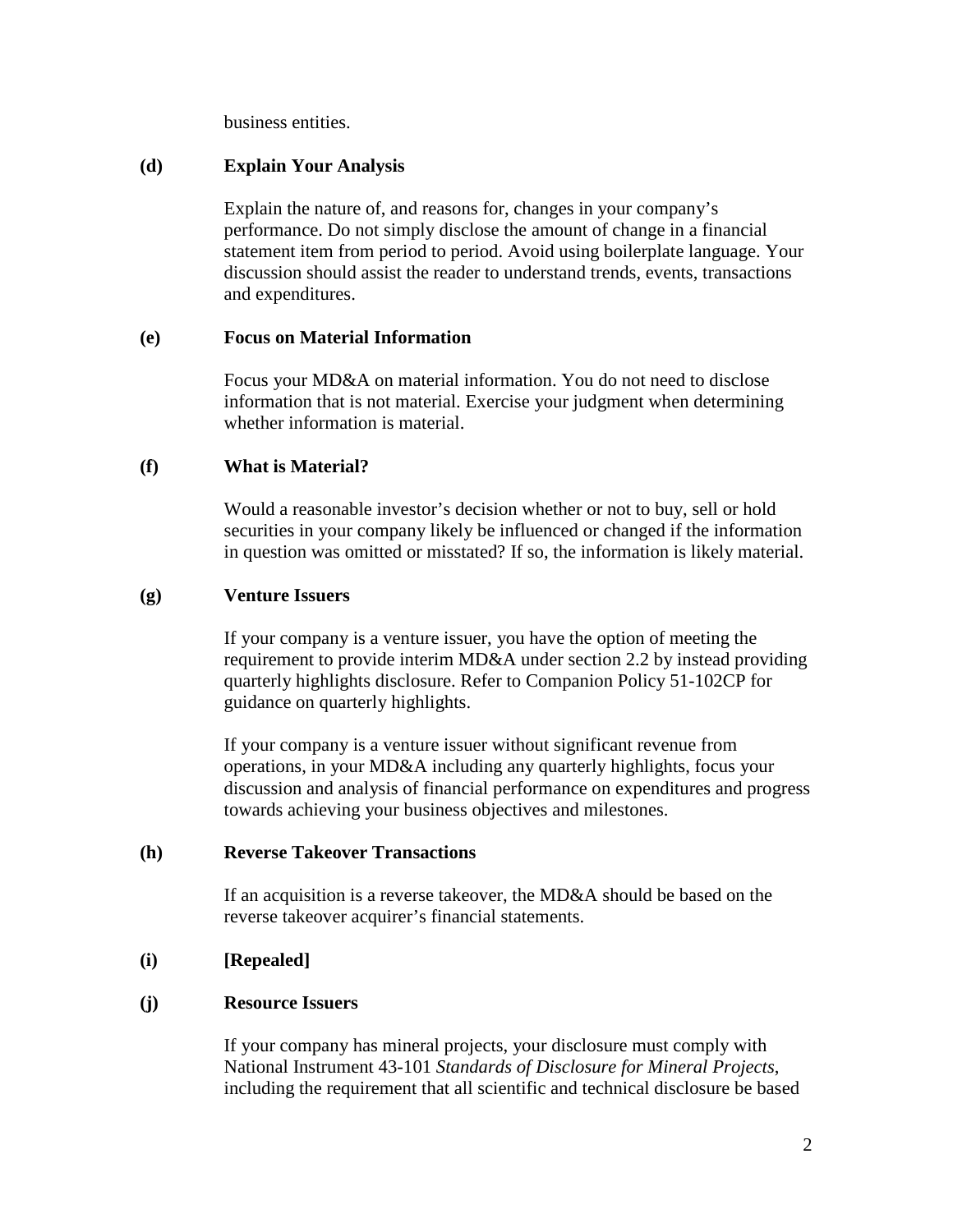on a technical report or other information prepared by or under the supervision of a qualified person.

If your company has oil and gas activities, your disclosure must comply with National Instrument 51-101 *Standards of Disclosure for Oil and Gas Activities*.

# **(k) Numbering and Headings**

The numbering, headings and ordering of items included in this Form are guidelines only. You do not need to include the headings or numbering or follow the order of items in this Form. Disclosure provided in response to any item need not be repeated elsewhere.

## **(l) Omitting Information**

You do not need to respond to any item in this Form that is inapplicable.

## **(m) Defined Terms**

If a term is used but not defined in this Form, refer to Part 1 of National Instrument 51-102 and to National Instrument 14-101 *Definitions*. If a term is used in this Form and is defined in both the securities statute of the local jurisdiction and in National Instrument 51-102, refer to section 1.4 of Companion Policy 51-102CP for further guidance.

This Form also uses accounting terms that are defined or used in Canadian GAAP applicable to publicly accountable enterprises. For further guidance, see subsections 1.4(7) and (8) of Companion Policy 51-102CP.

#### **(n) Plain Language**

Write the MD&A so that readers are able to understand it. Refer to the plain language principles listed in section 1.5 of Companion Policy 51-102CP for further guidance. If you use technical terms, explain them in a clear and concise manner.

#### **(o) Available Prior Period Information**

If you have not presented comparative financial information in your financial statements, in your MD&A you must provide prior period information relating to financial performance that is available.

#### **(p) Use of "Financial Condition"**

This Form uses the term "financial condition". Financial condition reflects the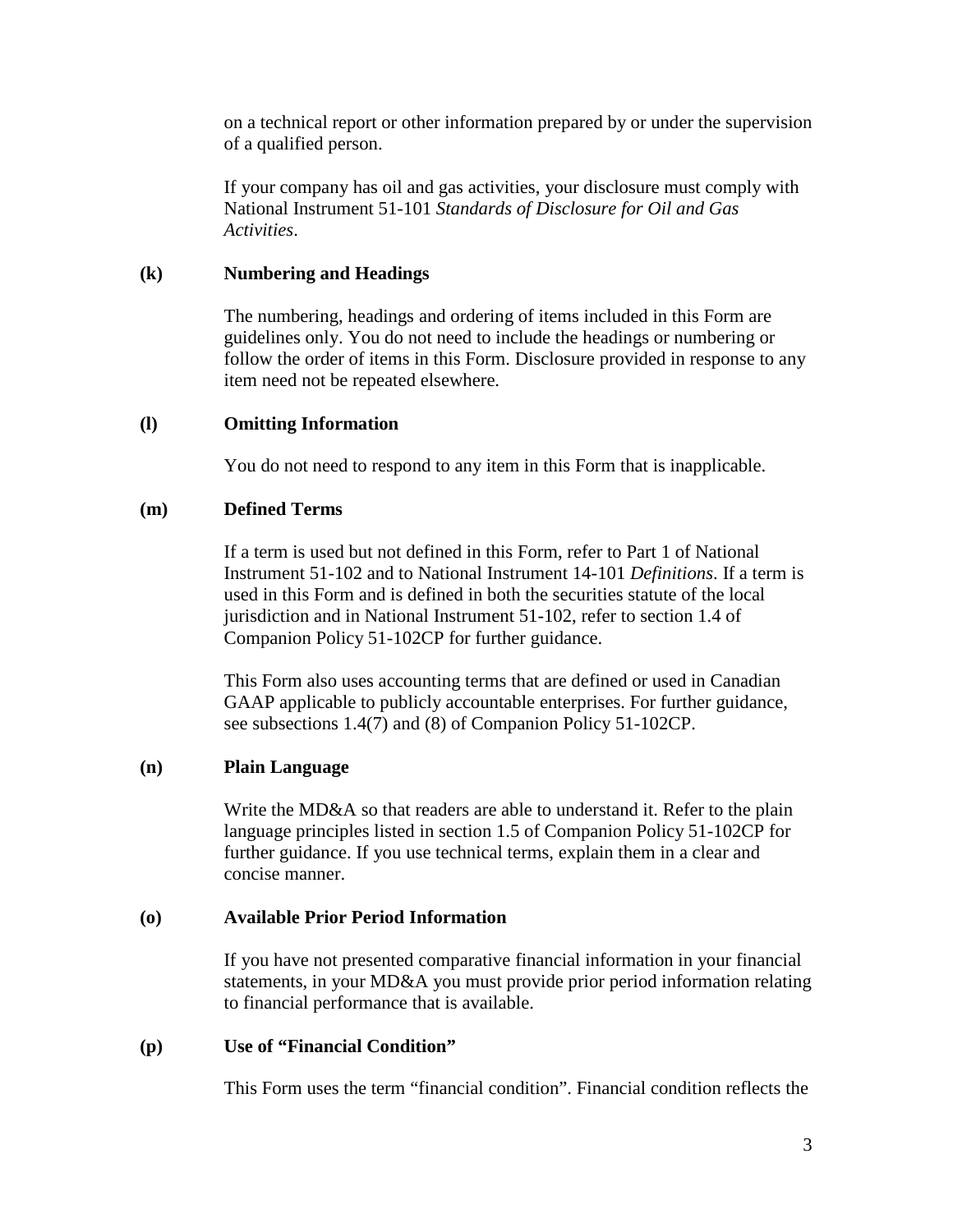overall health of the company and includes your company's financial position (as shown on the statement of financial position) and other factors that may affect your company's liquidity, capital resources and solvency.

# **PART 2 CONTENT OF MD&A**

# **Item 1 Annual MD&A**

# **1.1 Date**

Specify the date of your MD&A. The date of the MD&A must be no earlier than the date of the auditor's report on the annual financial statements for your company's most recently completed financial year.

# **1.2 Overall Performance**

Provide an analysis of your company's financial condition, financial performance and cash flows. Discuss known trends, demands, commitments, events or uncertainties that are reasonably likely to have an effect on your company's business. Compare your company's performance in the most recently completed financial year to the prior year's performance. Your analysis should address at least the following:

- (a) operating segments that are reportable segments as those terms are described in the issuer's GAAP;
- (b) other parts of your business if
	- (i) they have a disproportionate effect on revenue, profit or loss or cash needs; or
	- (ii) there are any legal or other restrictions on the flow of funds from one part of your company's business to another;
- (c) industry and economic factors affecting your company's performance;
- (d) why changes have occurred or expected changes have not occurred in your company's financial condition and financial performance; and
- (e) the effect of discontinued operations on current operations.

# *INSTRUCTIONS*

*(i) When explaining changes in your company's financial condition and results, include an analysis of the effect on your continuing operations of any acquisition, disposition, write-off, abandonment or other similar transaction.*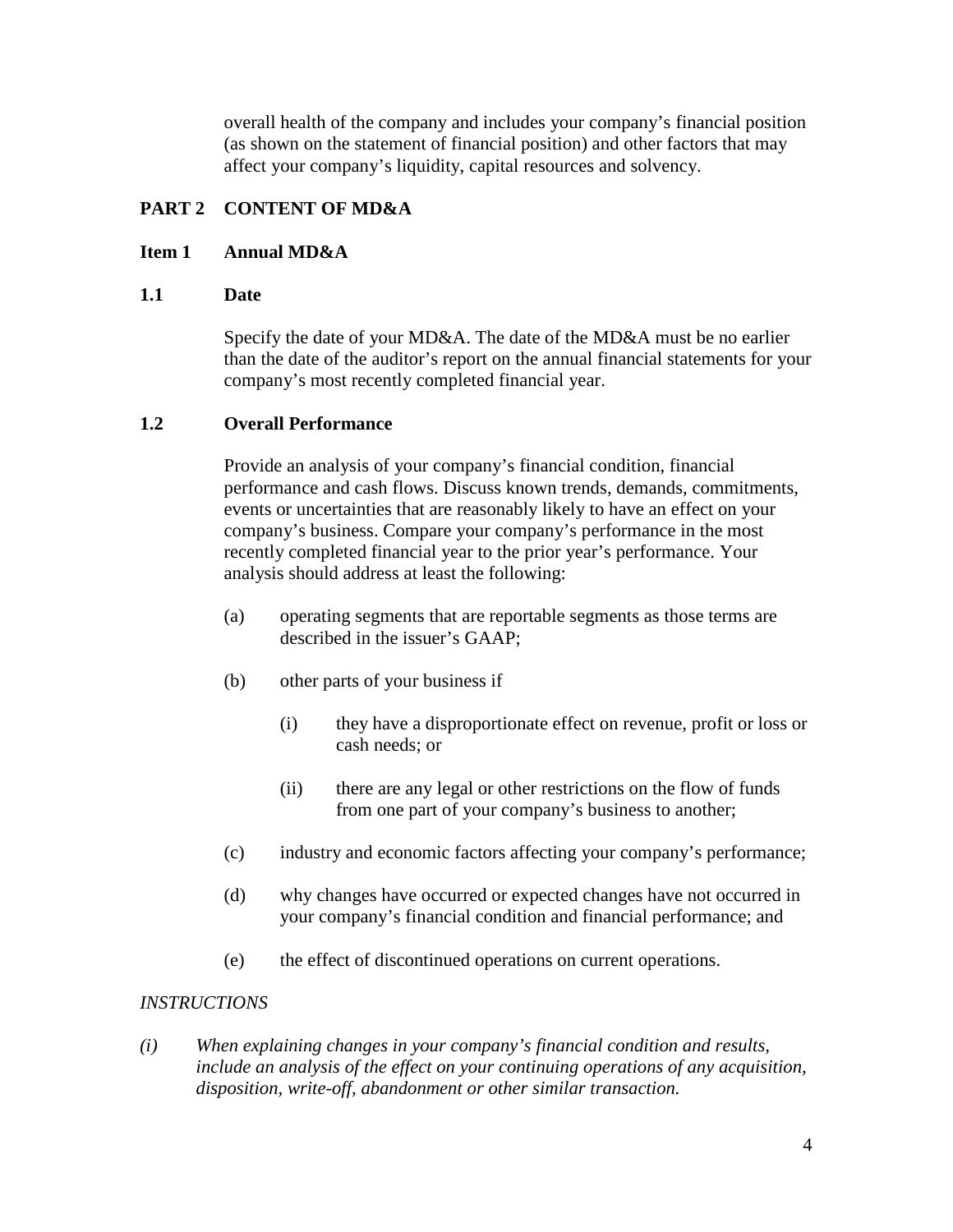- *(ii) A discussion of financial condition should include important trends and risks that have affected the financial statements, and trends and risks that are reasonably likely to affect them in the future.*
- *(iii) Include information for a period longer than two financial years if it will help the reader to better understand a trend.*

### **1.3 Selected Annual Information**

- (1) Provide the following financial data derived from your company's annual financial statements for each of the three most recently completed financial years:
	- (a) total revenue;
	- (b) profit or loss from continuing operations attributable to owners of the parent, in total and on a per-share and diluted per-share basis;
	- (c) profit or loss attributable to owners of the parent, in total and on a pershare and diluted per-share basis;
	- (d) total assets;
	- (e) total non-current financial liabilities; and
	- (f) distributions or cash dividends declared per-share for each class of share.
- (2) Discuss the factors that have caused period to period variations including discontinued operations, changes in accounting policies, significant acquisitions or dispositions and changes in the direction of your business, and any other information your company believes would enhance an understanding of, and would highlight trends in, financial position and financial performance.

- *(i) For each of the three most recently completed financial years, indicate the accounting principles that the financial data has been prepared in accordance with, the presentation currency and the functional currency if different from the presentation currency.*
- *(ii) If the financial data provided was not prepared in accordance with the same accounting principles for all three years, focus the discussion on the important trends and risks that have affected the business.*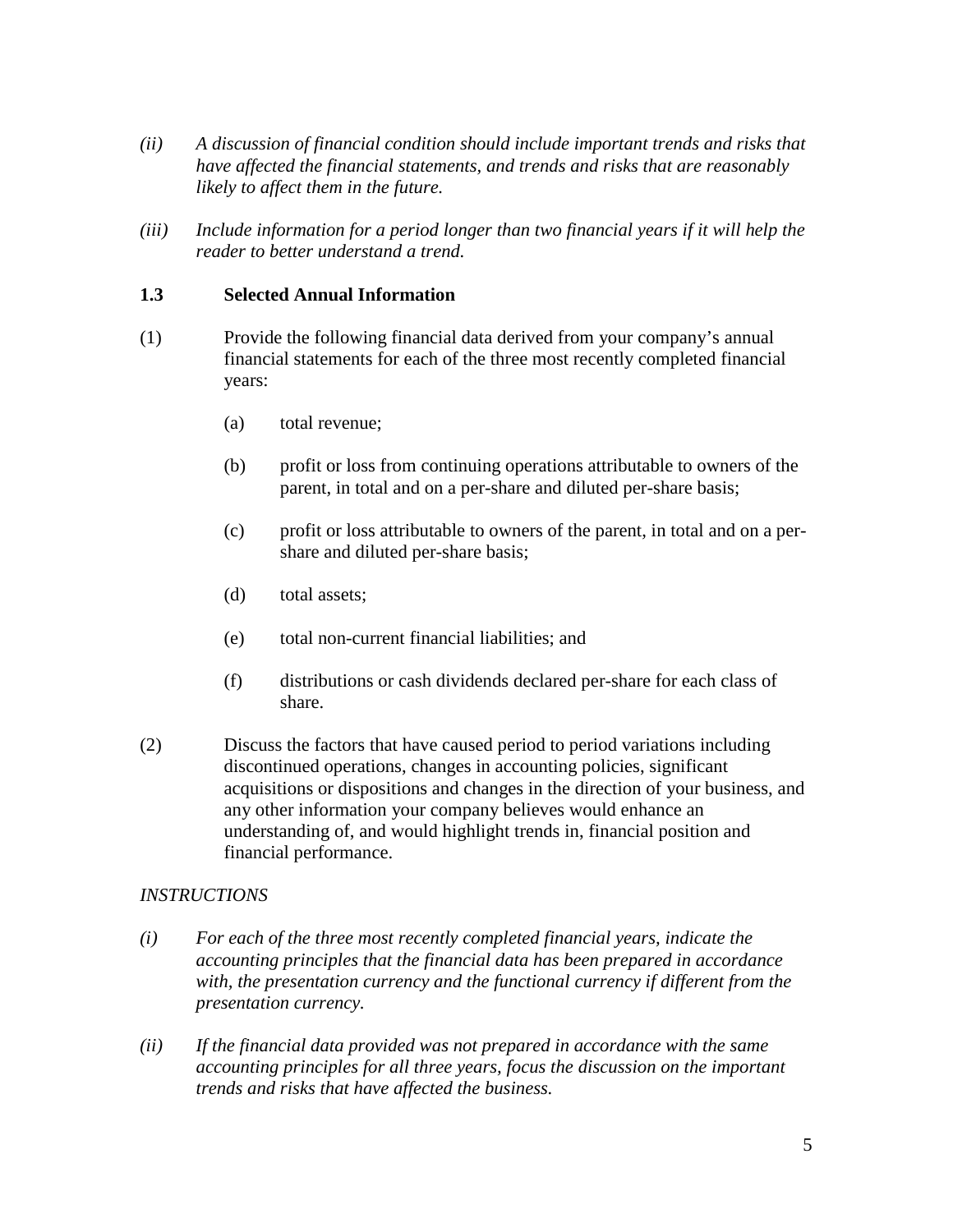## **1.4 Discussion of Operations**

Discuss your analysis of your company's operations for the most recently completed financial year, including

- (a) total revenue by reportable segment, including any changes in such amounts caused by selling prices, volume or quantity of goods or services being sold, or the introduction of new products or services;
- (b) any other significant factors that caused changes in total revenue;
- (c) cost of sales or gross profit;
- (d) for issuers that have significant projects that have not yet generated revenue, describe each project, including your company's plan for the project and the status of the project relative to that plan, and expenditures made and how these relate to anticipated timing and costs to take the project to the next stage of the project plan;
- (e) for resource issuers with producing mines or mines under development, identify any milestone, including, without limitation, mine expansion plans, productivity improvements, plans to develop a new deposit, or production decisions, and whether the milestone is based on a technical report filed under National Instrument 43-101 *Standards of Disclosure for Mineral Projects*;
- (f) factors that caused a change in the relationship between costs and revenue, including changes in costs of labour or materials, price changes or inventory adjustments;
- (g) commitments, events, risks or uncertainties that you reasonably believe will materially affect your company's future performance including total revenue and profit or loss from continuing operations attributable to owners of the parent;
- (h) effect of inflation and specific price changes on your company's total revenue and on profit or loss from continuing operations attributable to owners of the parent;
- (i) a comparison in tabular form of disclosure you previously made about how your company was going to use proceeds (other than working capital) from any financing, an explanation of variances and the impact of the variances, if any, on your company's ability to achieve its business objectives and milestones; and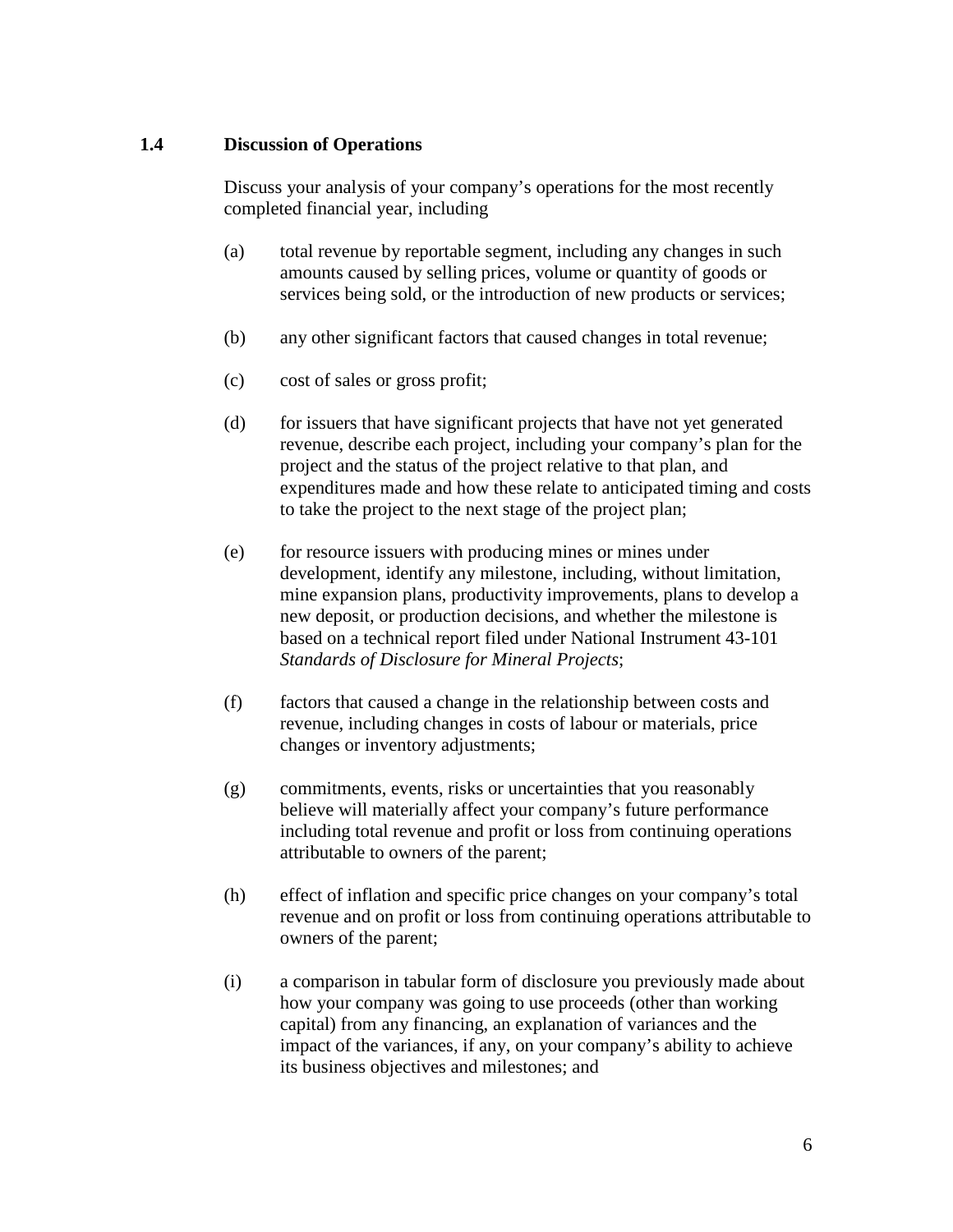(j) unusual or infrequent events or transactions.

### *INSTRUCTION*

*Your discussion under paragraph 1.4(d) should include*

- *(i) whether or not you plan to expend additional funds on the project; and*
- *(ii) any factors that have affected the value of the project(s) such as change in commodity prices, land use or political or environmental issues.*

#### **1.5 Summary of Quarterly Results**

Provide the following information in summary form, derived from your company's financial statements, for each of the eight most recently completed quarters:

- (a) total revenue;
- (b) profit or loss from continuing operations attributable to owners of the parent, in total and on a per-share and diluted per-share basis; and
- (c) profit or loss attributable to owners of the parent, in total and on a pershare and diluted per-share basis.

Discuss the factors that have caused variations over the quarters necessary to understand general trends that have developed and the seasonality of the business.

- *(i) In the case of the annual MD&A, your most recently completed quarter is the quarter that ended on the last day of your most recently completed financial year.*
- *(ii) You do not have to provide information for a quarter prior to your company becoming a reporting issuer if your company has not prepared financial statements for those quarters.*
- *(iii) For sections 1.2, 1.3, 1.4 and 1.5 consider identifying, discussing and analyzing the following factors:*
	- *(A) changes in customer buying patterns, including changes due to new technologies and changes in demographics;*
	- *(B) changes in selling practices, including changes due to new distribution arrangements or a reorganization of a direct sales force;*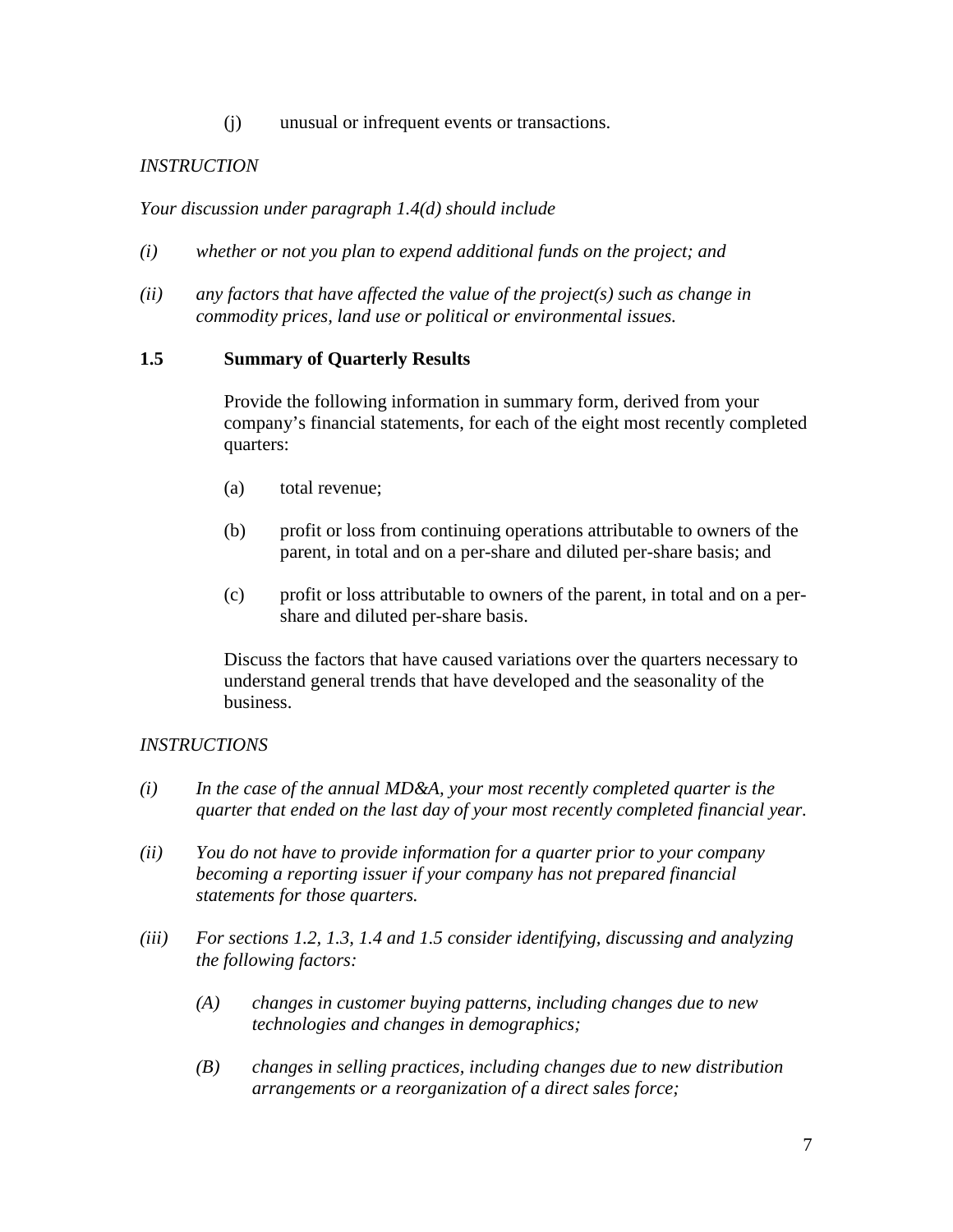- *(C) changes in competition, including an assessment of the issuer's resources, strengths and weaknesses relative to those of its competitors;*
- *(D) the effect of exchange rates;*
- *(E) changes in pricing of inputs, constraints on supply, order backlog, or other input-related matters;*
- *(F) changes in production capacity, including changes due to plant closures and work stoppages;*
- *(G) changes in volume of discounts granted to customers, volumes of returns and allowances, excise and other taxes or other amounts reflected on a net basis against revenue;*
- *(H) changes in the terms and conditions of service contracts;*
- *(I) the progress in achieving previously announced milestones;*
- *(J) for resource issuers with producing mines, identify changes to cash flows caused by changes in production throughput, head-grade, cut-off grade, metallurgical recovery and any expectation of future changes; and*
- *(K) if you have an equity investee that is significant to your company, the nature of the investment and significance to your company.*
- *(iv) For each of the eight most recently completed quarters, indicate the accounting principles that the financial data has been prepared in accordance with, the presentation currency and the functional currency if different from the presentation currency.*
- *(v) If the financial data provided was not prepared in accordance with the same accounting principles for all eight quarters, focus the discussion on the important trends and risks that have affected the business.*

# **1.6 Liquidity**

Provide an analysis of your company's liquidity, including

- (a) its ability to generate sufficient amounts of cash and cash equivalents, in the short term and the long term, to maintain your company's capacity, to meet your company's planned growth or to fund development activities;
- (b) trends or expected fluctuations in your company's liquidity, taking into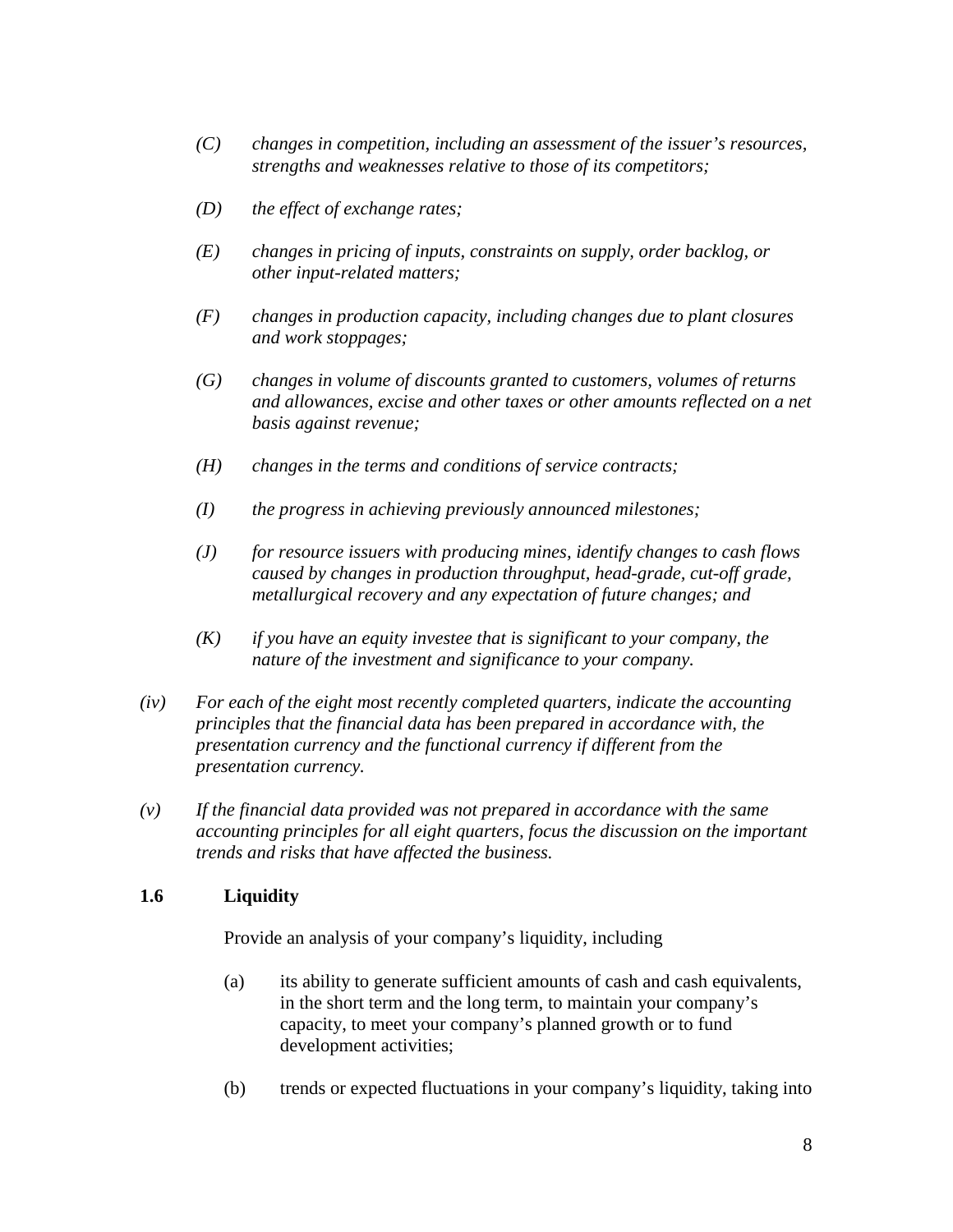account demands, commitments, events or uncertainties;

- (c) its working capital requirements;
- (d) liquidity risks associated with financial instruments;
- (e) if your company has or expects to have a working capital deficiency, discuss its ability to meet obligations as they become due and how you expect it to remedy the deficiency;
- (f) statement of financial position conditions or profit or loss attributable to owners of the parent or cash flow items that may affect your company's liquidity;
- (g) legal or practical restrictions on the ability of subsidiaries to transfer funds to your company and the effect these restrictions have had or may have on the ability of your company to meet its obligations; and
- (h) defaults or arrears or significant risk of defaults or arrears on
	- (i) distributions or dividend payments, lease payments, interest or principal payment on debt;
	- (ii) debt covenants; and
	- (iii) redemption or retraction or sinking fund payments,

and how your company intends to cure the default or arrears or address the risk.

- *(i) In discussing your company's ability to generate sufficient amounts of cash and cash equivalents you should describe sources of funding and the circumstances that could affect those sources that are reasonably likely to occur. Examples of circumstances that could affect liquidity are market or commodity price changes, economic downturns, defaults on guarantees and contractions of operations.*
- *(ii) In discussing trends or expected fluctuations in your company's liquidity and liquidity risks associated with financial instruments you should discuss*
	- *(A) provisions in debt, lease or other arrangements that could trigger an additional funding requirement or early payment. Examples of such situations are provisions linked to credit rating, profit or loss, cash flows or share price; and*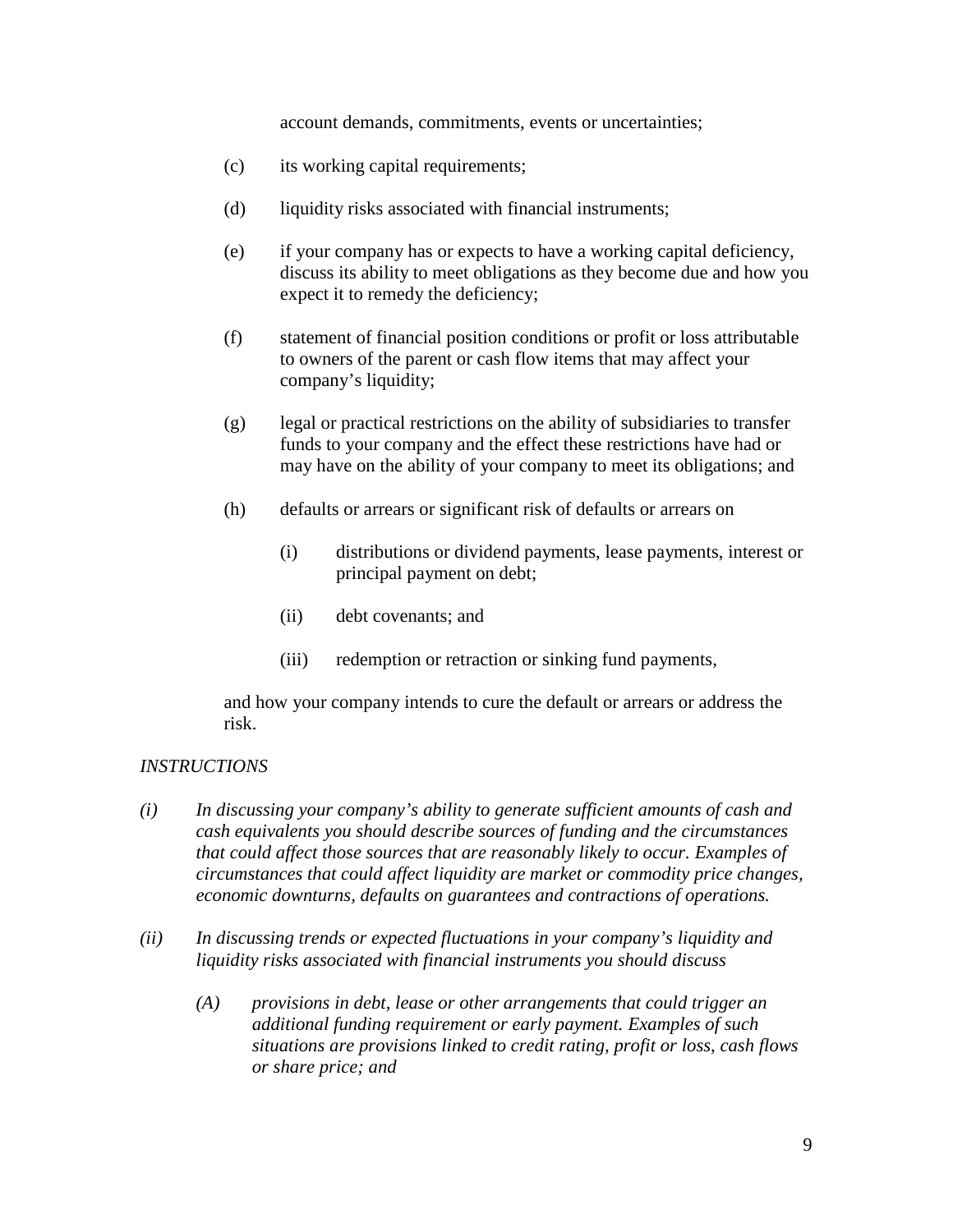- *(B) circumstances that could impair your company's ability to undertake transaction considered essential to operations. Examples of such circumstances are the inability to maintain investment grade credit rating, earnings per-share, cash flow or share price.*
- *(iii) In discussing your company's working capital requirements you should discuss situations where your company must maintain significant inventory to meet customers' delivery requirements or any situations involving extended payment terms.*
- *(iv) In discussing your company's statement of financial position conditions or profit or loss or cash flow items you should present a summary, in tabular form, of contractual obligations including payments due for each of the next five years and thereafter. The summary and table do not have to be provided if your company is a venture issuer. An example of a table that can be adapted to your company's particular circumstances follows:*

|                                   | <b>Payments Due by Period</b> |           |              |              |              |
|-----------------------------------|-------------------------------|-----------|--------------|--------------|--------------|
| Contractual                       |                               | Less than | $1 - 3$      | $4 - 5$      | <b>After</b> |
| <b>Obligations</b>                | <b>Total</b>                  | 1 year    | <b>vears</b> | <b>vears</b> | 5 years      |
| Debt                              |                               |           |              |              |              |
| <b>Finance Lease</b>              |                               |           |              |              |              |
| <i><b>Obligations</b></i>         |                               |           |              |              |              |
| <b>Operating Leases</b>           |                               |           |              |              |              |
| Purchase Obligations <sup>1</sup> |                               |           |              |              |              |
| Other Obligations <sup>2</sup>    |                               |           |              |              |              |
| <b>Total Contractual</b>          |                               |           |              |              |              |
| <i>Obligations</i>                |                               |           |              |              |              |

- 1 "Purchase Obligation" means an agreement to purchase goods or services that is enforceable and legally binding on your company that specifies all significant terms, including: fixed or minimum quantities to be purchased; fixed, minimum or variable price provisions; and the approximate timing of the transaction.
- 2 "Other Obligations" means other financial liabilities reflected on your company's statement of financial position.

*The tabular presentation may be accompanied by footnotes to describe provisions that create, increase or accelerate obligations, or other details to the extent necessary for an understanding of the timing and amount of your company's specified contractual obligations.*

# **1.7 Capital Resources**

\_\_\_\_\_\_\_\_\_\_\_\_\_

Provide an analysis of your company's capital resources, including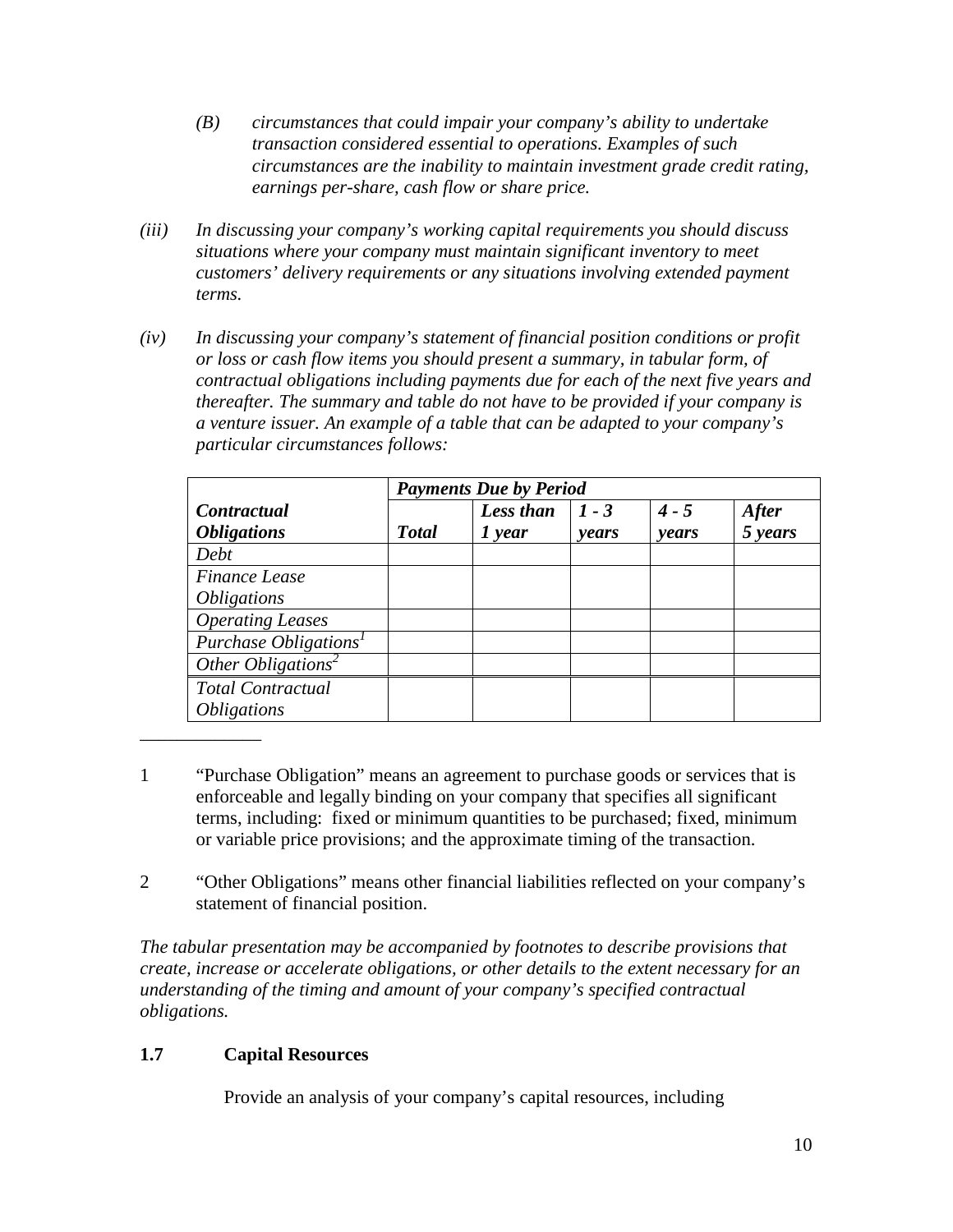- (a) commitments for capital expenditures as of the date of your company's financial statements including
	- (i) the amount, nature and purpose of these commitments;
	- (ii) the expected source of funds to meet these commitments; and
	- (iii) expenditures not yet committed but required to maintain your company's capacity, to meet your company's planned growth or to fund development activities;
- (b) known trends or expected fluctuations in your company's capital resources, including expected changes in the mix and relative cost of these resources; and
- (c) sources of financing that your company has arranged but not yet used.

#### *INSTRUCTIONS*

- *(i) Capital resources are financing resources available to your company and include debt, equity and any other financing arrangements that you reasonably consider will provide financial resources to your company.*
- *(ii) In discussing your company's commitments you should discuss any exploration and development, or research and development expenditures required to maintain properties or agreements in good standing.*

#### **1.8 Off-Balance Sheet Arrangements**

Discuss any off-balance sheet arrangements that have, or are reasonably likely to have, a current or future effect on the financial performance or financial condition of your company including, without limitation, such considerations as liquidity and capital resources.

In your discussion of off-balance sheet arrangements you should discuss their business purpose and activities, their economic substance, risks associated with the arrangements, and the key terms and conditions associated with any commitments. Your discussion should include

- (a) a description of the other contracting party(ies);
- (b) the effects of terminating the arrangement;
- (c) the amounts receivable or payable, revenue, expenses and cash flows resulting from the arrangement;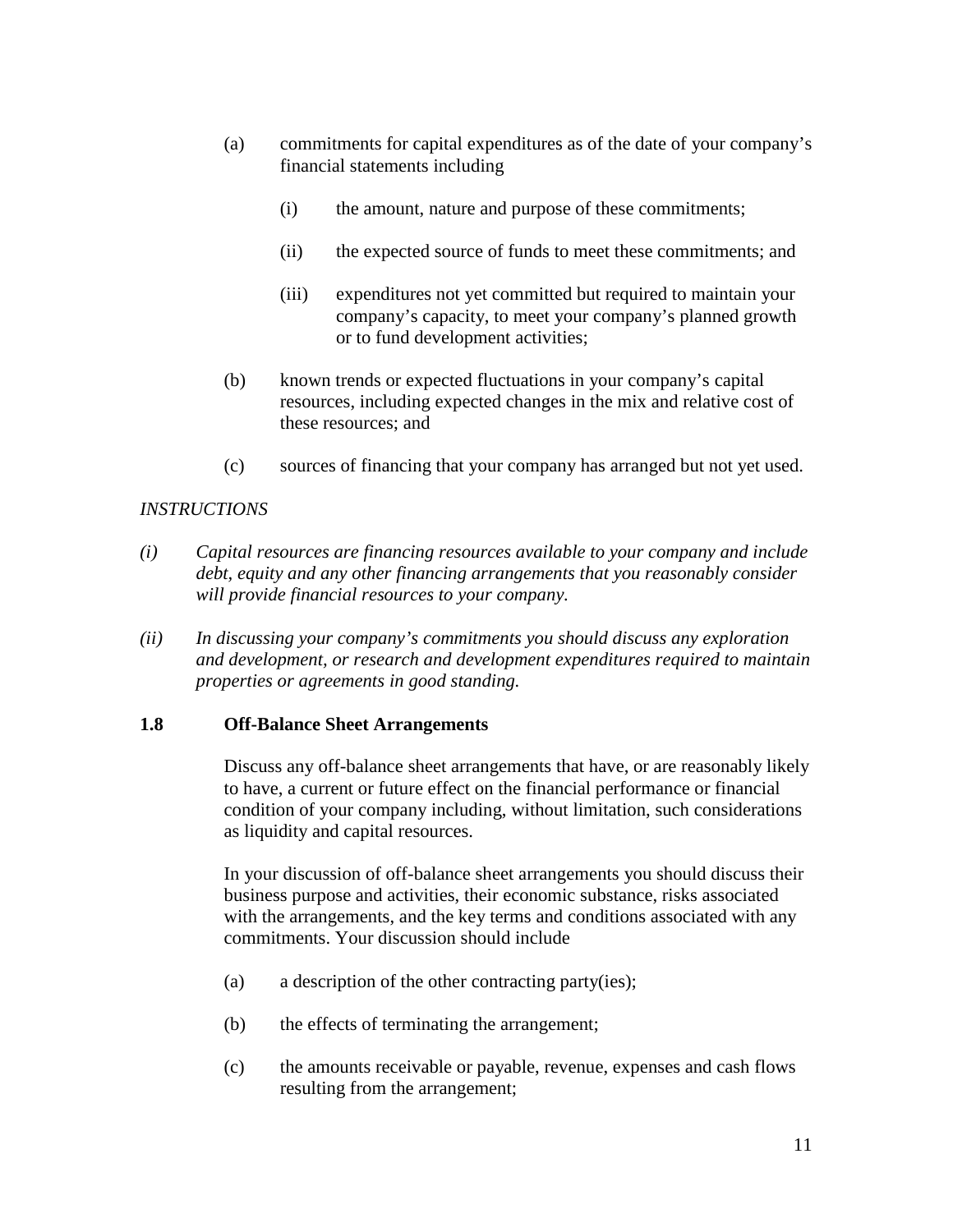- (d) the nature and amounts of any other obligations or liabilities arising from the arrangement that could require your company to provide funding under the arrangement and the triggering events or circumstances that could cause them to arise; and
- (e) any known event, commitment, trend or uncertainty that may affect the availability or benefits of the arrangement (including any termination) and the course of action that management has taken, or proposes to take, in response to any such circumstances.

- *(i) Off-balance sheet arrangements include any contractual arrangement with an entity not reported on a consolidated basis with your company, under which your company has*
	- *(A) any obligation under certain guarantee contracts;*
	- *(B) a retained or contingent interest in assets transferred to an unconsolidated entity or similar arrangement that serves as credit, liquidity or market risk support to that entity for the assets;*
	- *(C) any obligation under certain derivative instruments; or*
	- *(D) any obligation held by your company in an unconsolidated entity that provides financing, liquidity, market risk or credit risk support to your company, or engages in leasing, hedging activities or, research and development services with your company.*
- *(ii) Contingent liabilities arising out of litigation, arbitration or regulatory actions are not considered to be off-balance sheet arrangements.*
- *(iii) Disclosure of off-balance sheet arrangements should cover the most recently completed financial year. However, the discussion should address changes from the previous year where such discussion is necessary to understand the disclosure.*
- *(iv) The discussion need not repeat information provided in the notes to the financial statements if the discussion clearly cross-references to specific information in the relevant notes and integrates the substance of the notes into the discussion in a manner that explains the significance of the information not included in the MD&A.*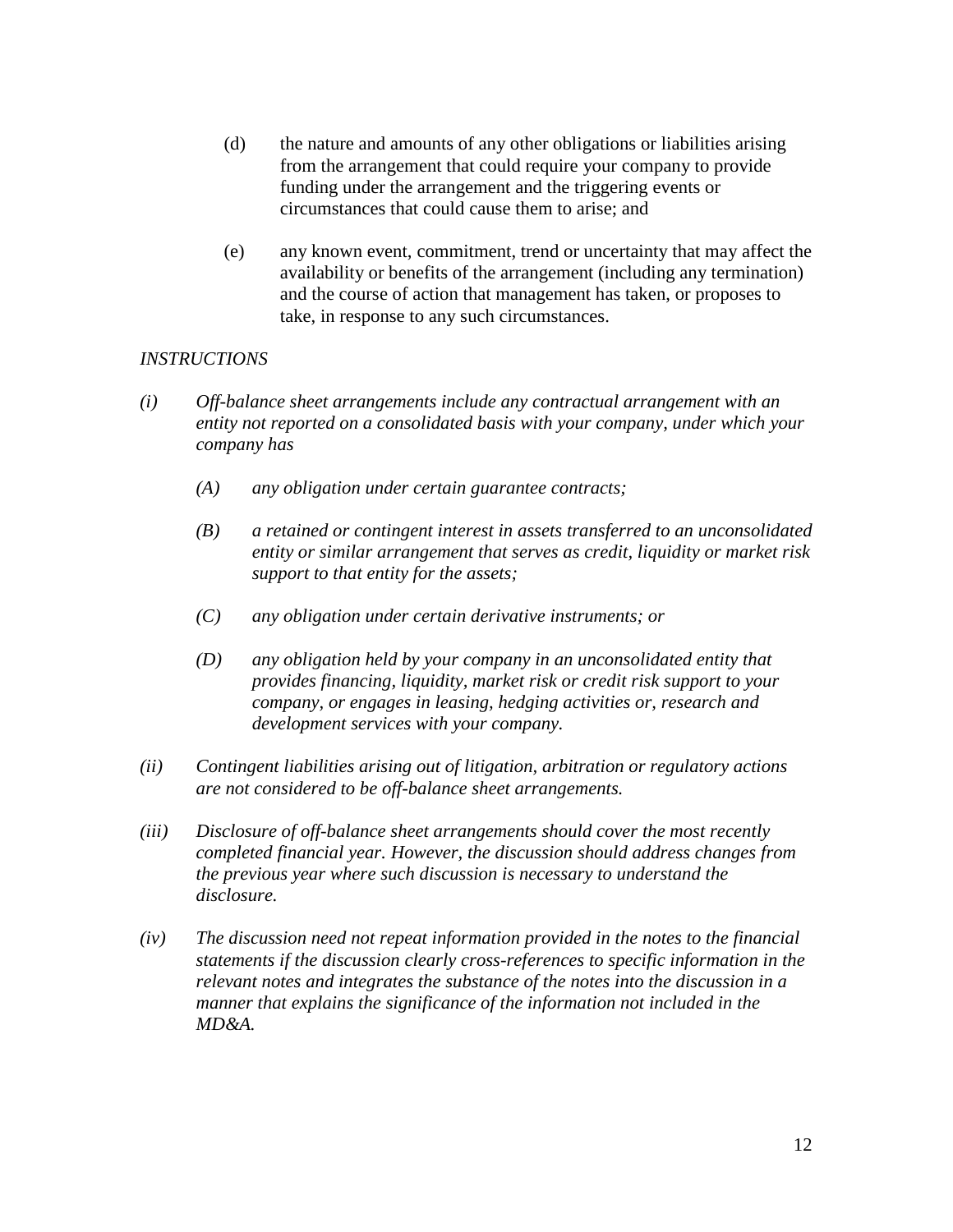## **1.9 Transactions Between Related Parties**

Discuss all transactions between related parties as defined by the issuer's GAAP.

## *INSTRUCTION*

*In discussing your company's transactions between related parties, your discussion should include both qualitative and quantitative characteristics that are necessary for an understanding of the transactions' business purpose and economic substance. You should discuss*

- *(A) the relationship and identify the related person or entities;*
- *(B) the business purpose of the transaction;*
- *(C) the recorded amount of the transaction and describe the measurement basis used; and*
- *(D) any ongoing contractual or other commitments resulting from the transaction.*

## **1.10 Fourth Quarter**

Discuss and analyze fourth quarter events or items that affected your company's financial condition, financial performance or cash flows, year-end and other adjustments, seasonal aspects of your company's business and dispositions of business segments. If your company has filed separate MD&A for its fourth quarter, you may satisfy this requirement by incorporating that MD&A by reference.

#### **1.11 Proposed Transactions**

Discuss the expected effect on financial condition, financial performance and cash flows of any proposed asset or business acquisition or disposition if your company's board of directors, or senior management who believe that confirmation of the decision by the board is probable, have decided to proceed with the transaction. Include the status of any required shareholder or regulatory approvals.

#### *INSTRUCTION*

*You do not have to disclose this information if, under section 7.1 of National Instrument 51-102, your company has filed a Form 51-102F3 Material Change Report regarding the transaction on a confidential basis and the report remains confidential.*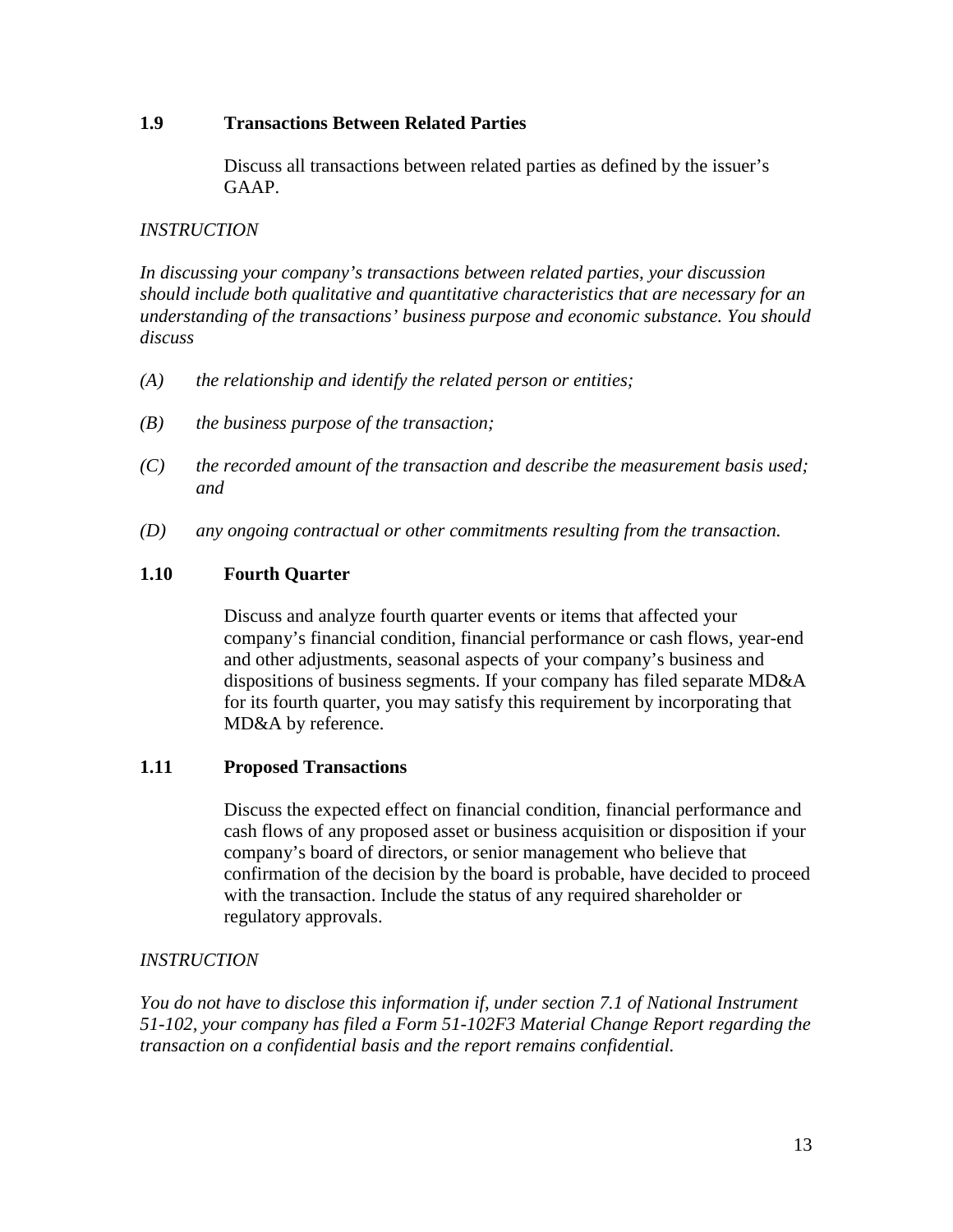# **1.12 Critical Accounting Estimates**

If your company is not a venture issuer, provide an analysis of your company's critical accounting estimates. Your analysis should

- (a) identify and describe each critical accounting estimate used by your company including
	- (i) a description of the accounting estimate;
	- (ii) the methodology used in determining the critical accounting estimate;
	- (iii) the assumptions underlying the accounting estimate that relate to matters highly uncertain at the time the estimate was made;
	- (iv) any known trends, commitments, events or uncertainties that you reasonably believe will materially affect the methodology or the assumptions described; and
	- (v) if applicable, why the accounting estimate is reasonably likely to change from period to period and have a material impact on the financial presentation;
- (b) explain the significance of the accounting estimate to your company's financial position, changes in financial position and financial performance and identify the financial statement line items affected by the accounting estimate;
- (c) [Repealed]
- (d) discuss changes made to critical accounting estimates during the past two financial years including the reasons for the change and the quantitative effect on your company's overall financial performance and financial statement line items; and
- (e) identify the reportable segments of your company's business that the accounting estimate affects and discuss the accounting estimate on a reportable segment basis, if your company operates in more than one reportable segment.

- *(i) An accounting estimate is a critical accounting estimate only if*
	- *(A) it requires your company to make assumptions about matters that are*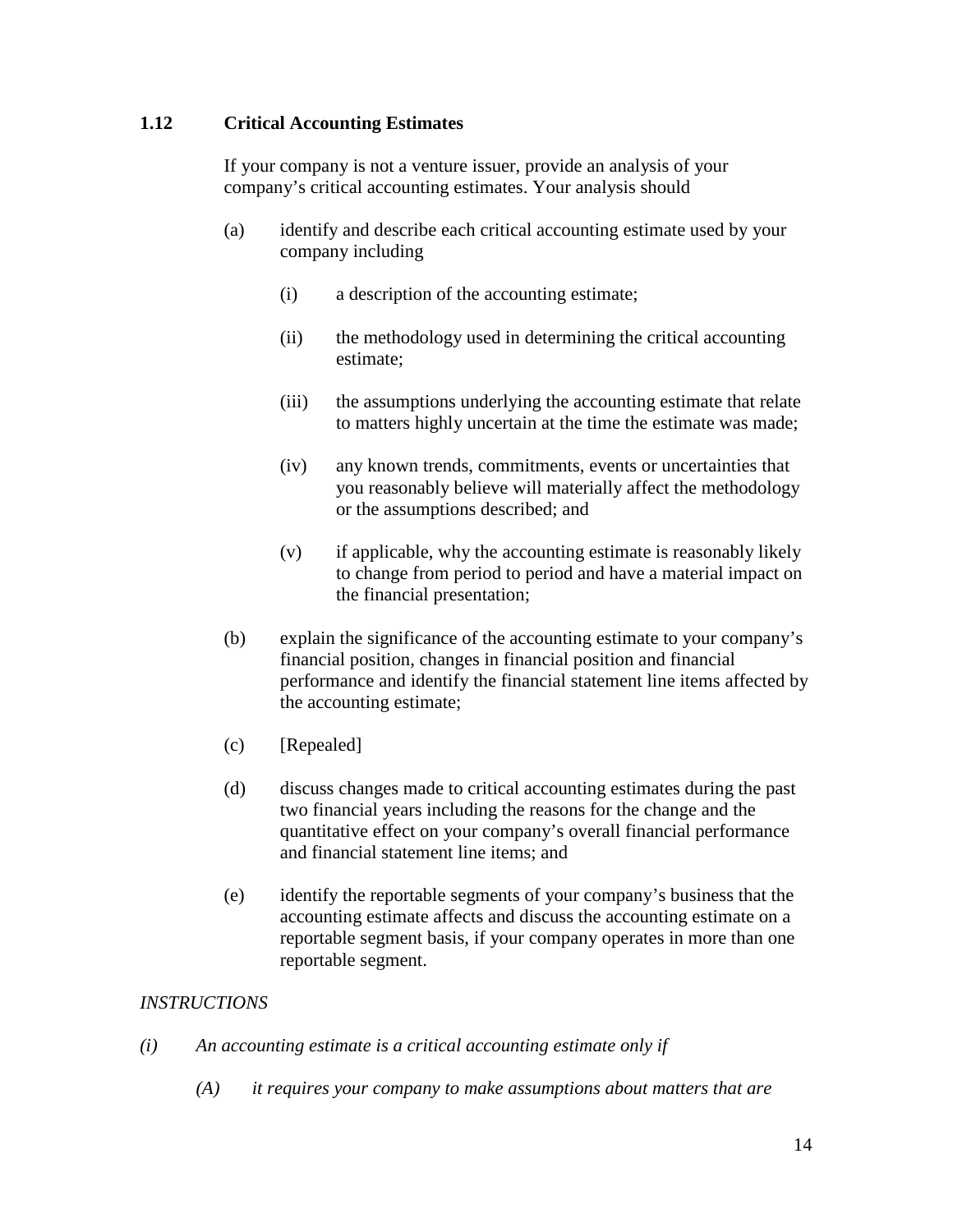*highly uncertain at the time the accounting estimate is made; and*

- *(B) different estimates that your company could have used in the current period, or changes in the accounting estimate that are reasonably likely to occur from period to period, would have a material impact on your company's financial condition, changes in financial condition or financial performance.*
- *(ii) As part of your description of each critical accounting estimate, in addition to qualitative disclosure, you should provide quantitative disclosure when quantitative information is reasonably available and would provide material information for investors. Similarly, in your discussion of assumptions underlying an accounting estimate that relates to matters highly uncertain at the time the estimate was made, you should provide quantitative disclosure when it is reasonably available and it would provide material information for investors. For example, quantitative information may include a sensitivity analysis or disclosure of the upper and lower ends of the range of estimates from which the recorded estimate was selected.*

## **1.13 Changes in Accounting Policies including Initial Adoption**

Discuss and analyze any changes in your company's accounting policies, including

- (a) for any accounting policies that you have adopted or expect to adopt subsequent to the end of your most recently completed financial year, including changes you have made or expect to make voluntarily and those due to a change in an accounting standard or a new accounting standard that you do not have to adopt until a future date, you should
	- (i) describe the new standard, the date you are required to adopt it and, if determined, the date you plan to adopt it;
	- (ii) disclose the methods of adoption permitted by the accounting standard and the method you expect to use;
	- (iii) discuss the expected effect on your company's financial statements, or if applicable, state that you cannot reasonably estimate the effect; and
	- (iv) discuss the potential effect on your business, for example technical violations or default of debt covenants or changes in business practices; and
- (b) for any accounting policies that you have initially adopted during the most recently completed financial year, you should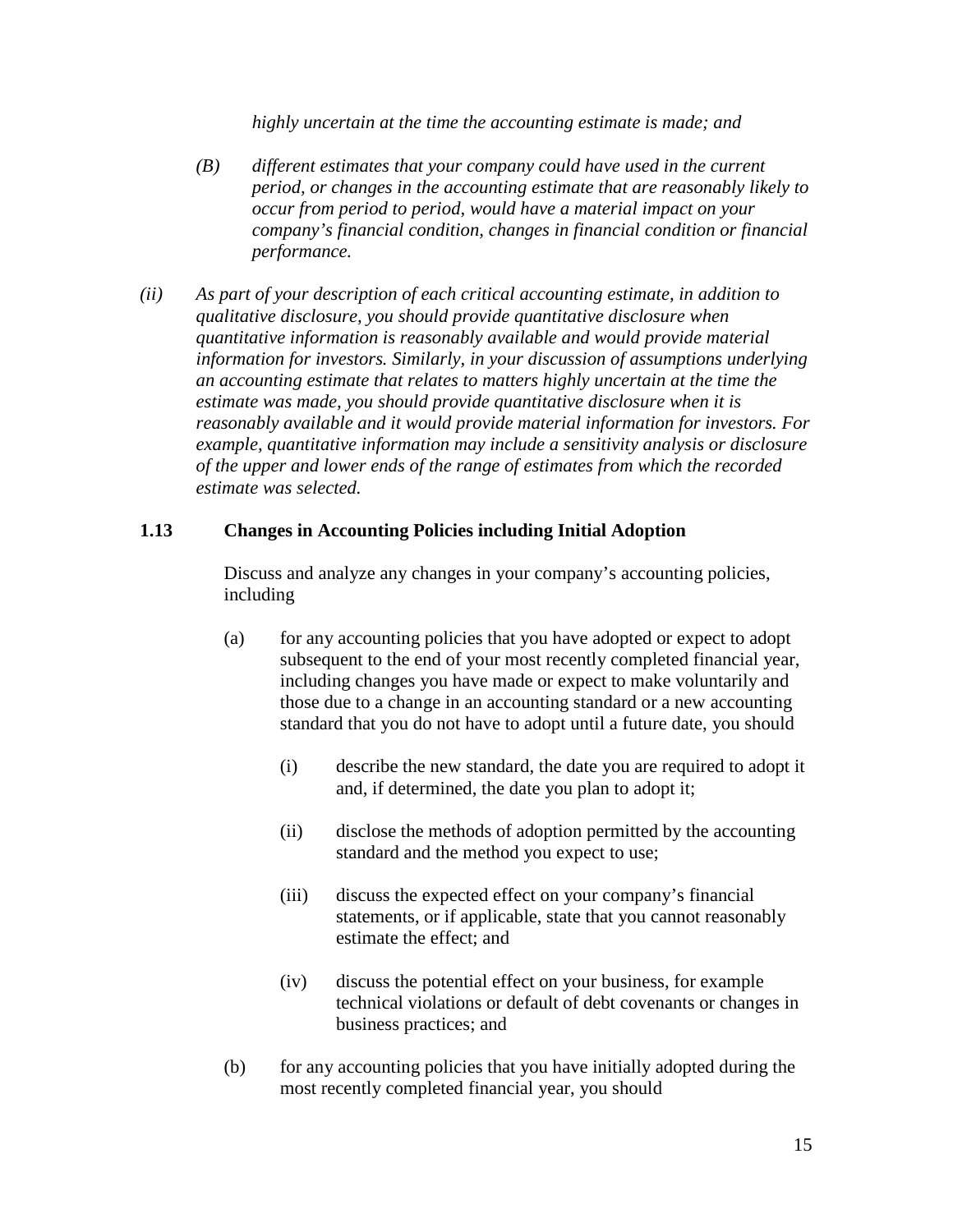- (i) describe the events or transactions that gave rise to the initial adoption of an accounting policy;
- (ii) describe the accounting policy that has been adopted and the method of applying that policy;
- (iii) discuss the effect resulting from the initial adoption of the accounting policy on your company's financial position, changes in financial position and financial performance;
- (iv) if your company is permitted a choice among acceptable accounting policies,
	- (A) state that you made a choice among acceptable alternatives;
	- (B) identify the alternatives;
	- (C) describe why you made the choice that you did; and
	- (D) discuss the effect, where material, on your company's financial position, changes in financial position and financial performance under the alternatives not chosen; and
- (v) if no accounting literature exists that covers the accounting for the events or transactions giving rise to your initial adoption of the accounting policy, explain your decision regarding which accounting policy to use and the method of applying that policy.

#### *INSTRUCTION*

*You do not have to present the discussion under paragraph 1.13(b) for the initial adoption of accounting policies resulting from the adoption of new accounting standards.*

#### **1.14 Financial Instruments and Other Instruments**

For financial instruments and other instruments,

- (a) discuss the nature and extent of your company's use of, including relationships among, the instruments and the business purposes that they serve;
- (b) describe and analyze the risks associated with the instruments;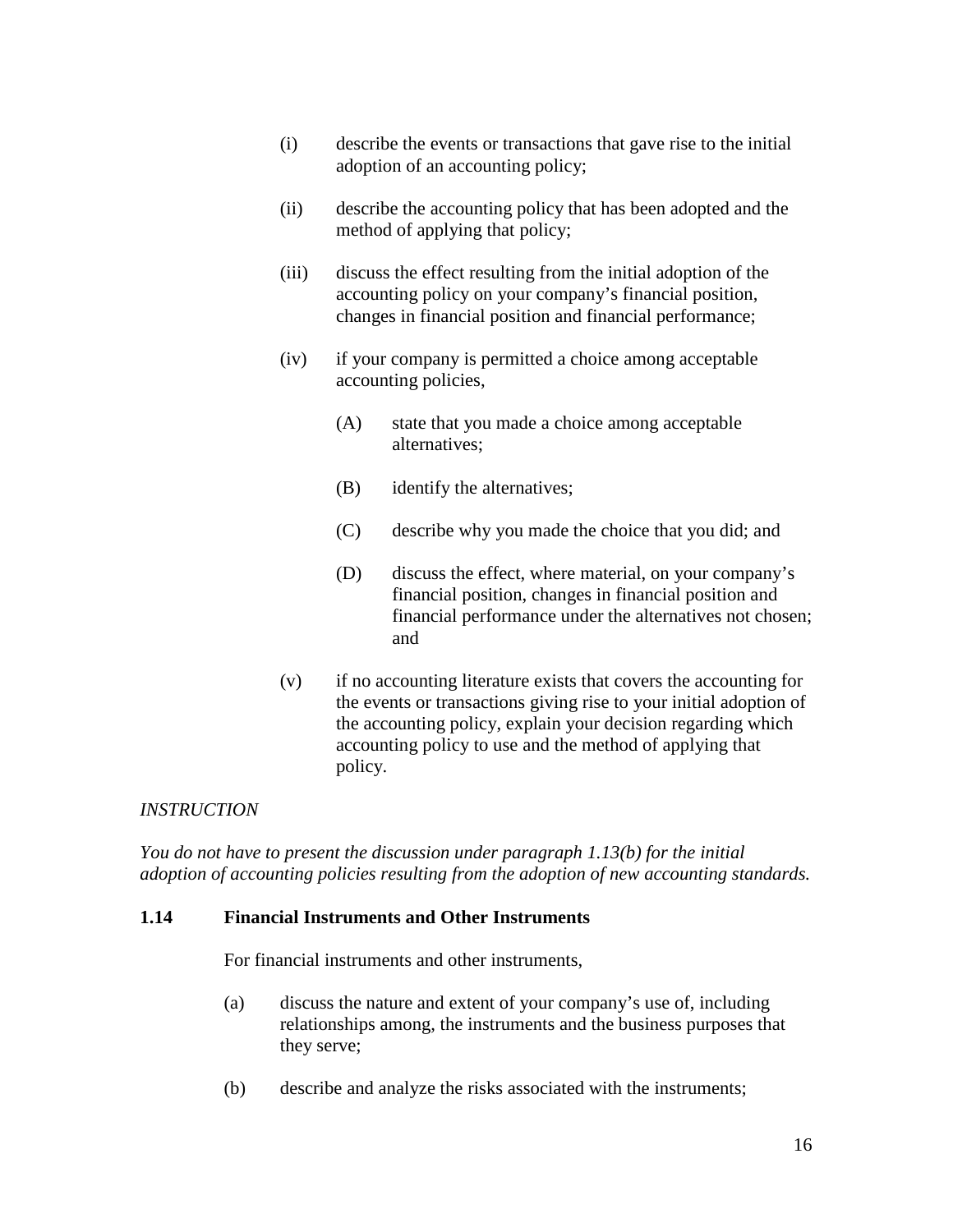- (c) describe how you manage the risks in paragraph (b), including a discussion of the objectives, general strategies and instruments used to manage the risks, including any hedging activities;
- (d) disclose the financial statement classification and amounts of income, expenses, gains and losses associated with the instrument; and
- (e) discuss the significant assumptions made in determining the fair value of financial instruments, the total amount and financial statement classification of the change in fair value of financial instruments recognized in profit or loss for the period, and the total amount and financial statement classification of deferred or unrecognized gains and losses on financial instruments.

## *INSTRUCTIONS*

- *(i) "Other instruments" are instruments that may be settled by the delivery of nonfinancial assets. A commodity futures contract is an example of an instrument that may be settled by delivery of non-financial assets.*
- *(ii) Your discussion under paragraph 1.14(a) should enhance a reader's understanding of the significance of recognized and unrecognized instruments on your company's financial position, financial performance and cash flows. The information should also assist a reader in assessing the amounts, timing, and certainty of future cash flows associated with those instruments. Also discuss the relationship between liability and equity components of convertible debt instruments.*
- *(iii) For purposes of paragraph 1.14(c), if your company is exposed to significant price, credit or liquidity risks, consider providing a sensitivity analysis or tabular information to help readers assess the degree of exposure. For example, an analysis of the effect of a hypothetical change in the prevailing level of interest or currency rates on the fair value of financial instruments and future profit or loss and cash flows may be useful in describing your company's exposure to price risk.*
- *(iv) For purposes of paragraph 1.14(d), disclose and explain the revenue, expenses, gains and losses from hedging activities separately from other activities.*

#### **1.15 Other MD&A Requirements**

(a) Your MD&A must disclose that additional information relating to your company, including your company's AIF if your company files an AIF, is on SEDAR at www.sedar.com.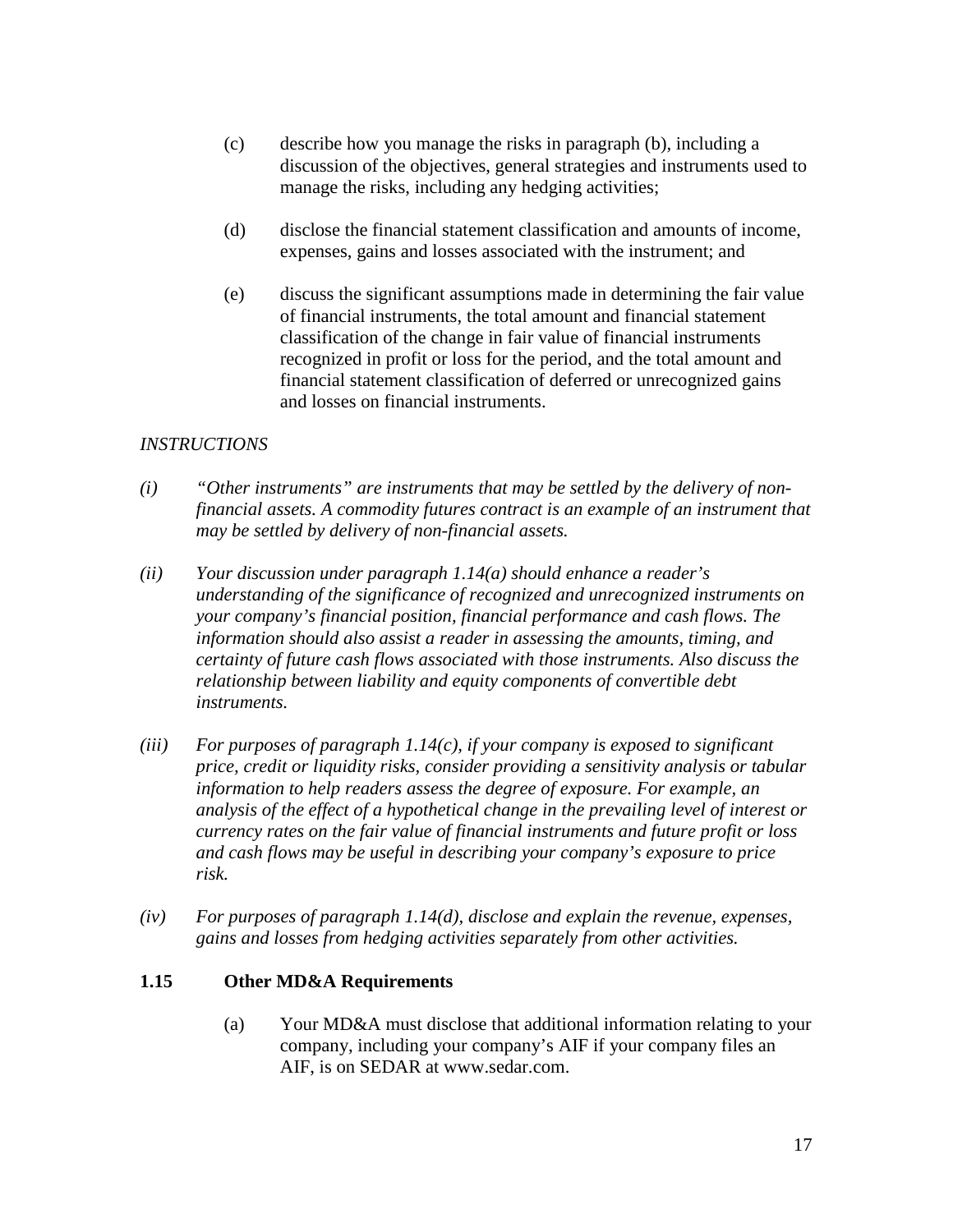- (b) Your MD&A must also provide the information required in the following sections of National Instrument 51-102, if applicable:
	- (i) Section 5.3 Additional Disclosure for Venture Issuers without Significant Revenue;
	- (ii) Section 5.4 Disclosure of Outstanding Share Data; and
	- (iii) Section 5.7 Additional Disclosure for Reporting Issuers with Significant Equity Investees.
- (c) Your MD&A must include the MD&A disclosure required by National Instrument 52-109 *Certification of Disclosure in Issuers' Annual and Interim Filings* and, as applicable, Form 52-109F1 *Certification of Annual Filings* – *Full Certificate*, Form 52-109F1R *Certification of Refiled Annual Filings*, or Form 52-109F1 *AIF Certification of Annual Filings in Connection with Voluntarily Filed AIF*.

# **Item 2 Interim MD&A**

#### **2.1 Date**

Specify the date of your interim MD&A.

#### **2.2 Interim MD&A**

Interim MD&A must update your company's annual MD&A for all disclosure required by Item 1 except section 1.3. This disclosure must include

- (a) a discussion of your analysis of
	- (i) current quarter and year-to-date results including a comparison of financial performance to the corresponding periods in the previous year;
	- (i.i) a comparison of cash flows to the corresponding period in the previous year;
	- (ii) changes in financial performance and elements of profit or loss attributable to owners of the parent that are not related to ongoing business operations;
	- (iii) any seasonal aspects of your company's business that affect its financial position, financial performance or cash flows; and
- (b) a comparison of your company's interim financial condition to your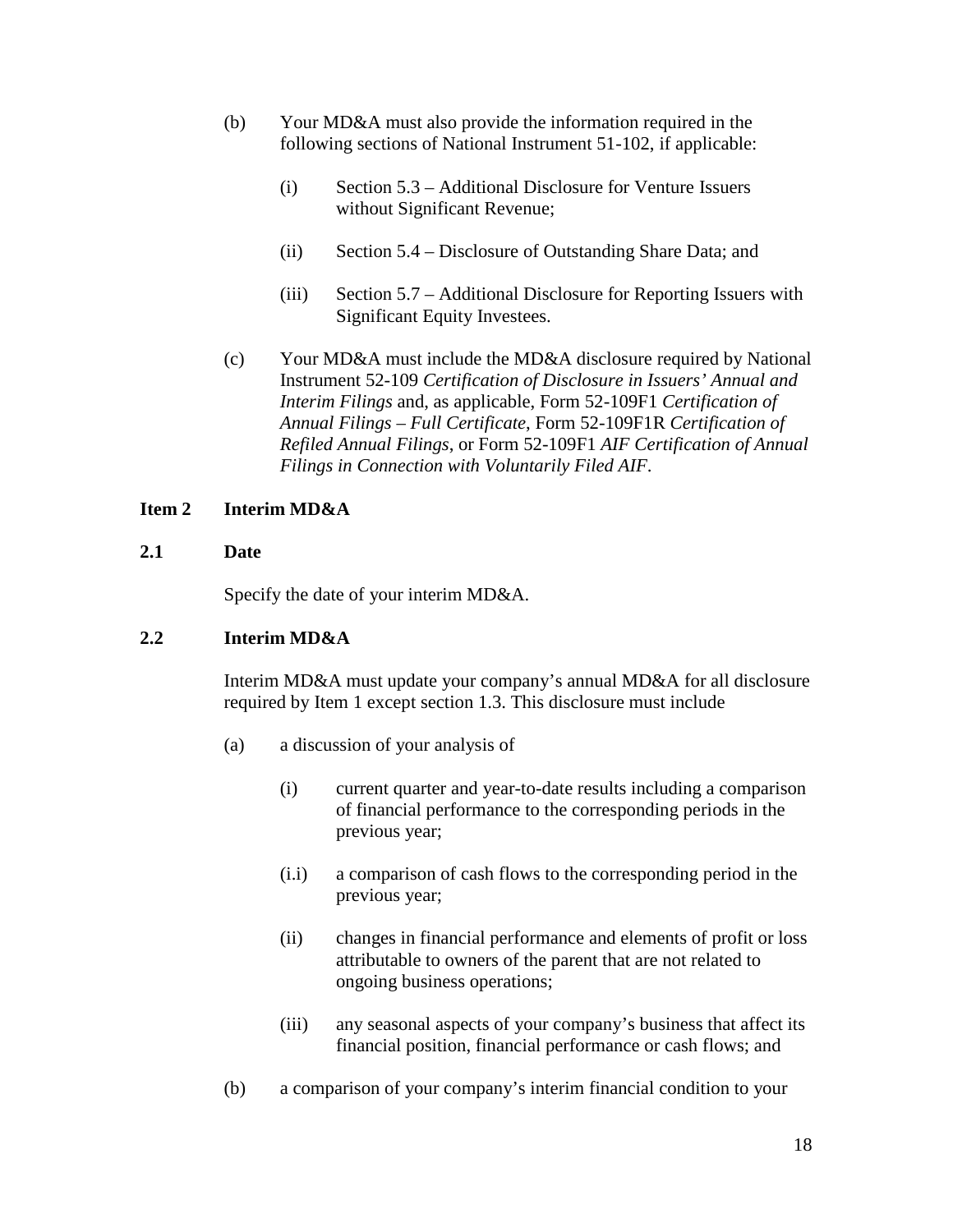company's financial condition as at the most recently completed financial year-end.

# *INSTRUCTION*

- *(i) If the first MD&A you file in this Form (your first MD&A) is an interim MD&A, you must provide all the disclosure called for in Item 1 in your first MD&A. Base the disclosure, except the disclosure for section 1.3, on your interim financial report. Since you do not have to update the disclosure required in section 1.3 in your interim MD&A, your first MD&A will provide disclosure under section 1.3 based on your annual financial statements. Your subsequent interim MD&A for that year will update your first interim MD&A.*
- *(ii) For the purposes of paragraph 2.2(b), you may assume the reader has access to your annual MD&A or your first MD&A. You do not have to duplicate the discussion and analysis of financial condition in your annual MD&A or your first MD&A. For example, if economic and industry factors are substantially unchanged you may make a statement to this effect.*
- *(iii) For the purposes of subparagraph 2.2(a)(i), you should generally give prominence to the current quarter.*
- *(iv) In discussing your company's statement of financial position conditions or profit or loss or cash flow items for an interim period, you do not have to present a summary, in tabular form, of all known contractual obligations contemplated under section 1.6. Instead, you should disclose material changes in the specified contractual obligations during the interim period.*
- *(v) Interim MD&A prepared in accordance with Item 2 is not required for your company's fourth quarter as relevant fourth quarter content will be contained in your company's annual MD&A prepared in accordance with Item 1 (see section 1.10).*
- *(vi) In your interim MD&A, update the summary of quarterly results in section 1.5 by providing summary information for the eight most recently completed quarters.*
- *(vii) Your annual MD&A may not include all the information in Item 1 if you were a venture issuer as at the end of your last financial year. If you ceased to be a venture issuer during your interim period, you do not have to restate the MD&A you previously filed. Instead, provide the disclosure for the additional sections in Item 1 that you were exempt from as a venture issuer in the next interim MD&A you file. Base your disclosure for those sections on your interim financial report.*

# **2.2.1 Quarterly Highlights**

If your company is a venture issuer, you have the option of meeting the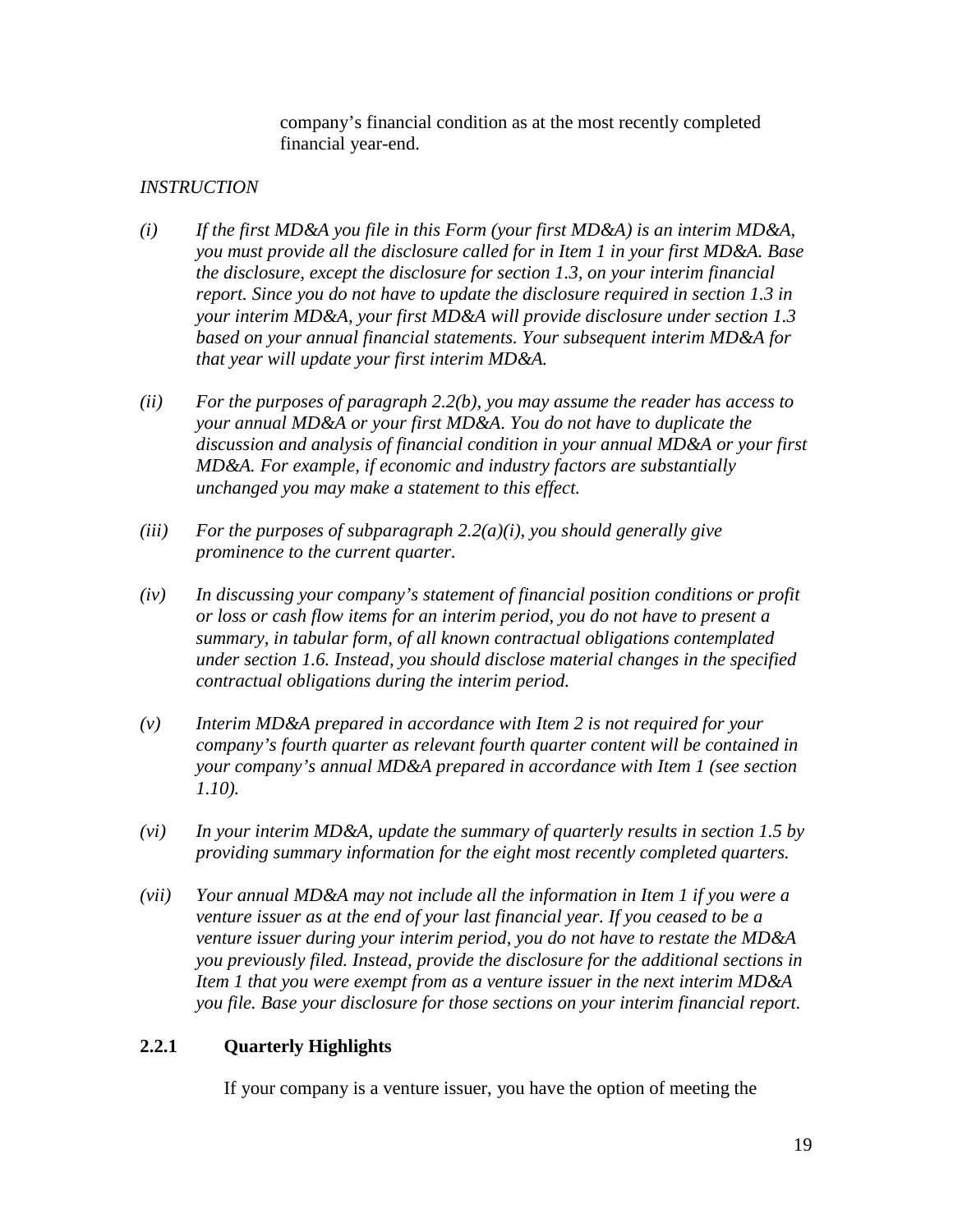requirement to provide interim MD&A under section 2.2 by instead providing a short discussion of all material information about your company's operations, liquidity and capital resources. Include in your discussion:

- an analysis of your company's financial condition, financial performance and cash flows and any significant factors that have caused period to period variations in those measures;
- known trends, risks or demands;
- major operating milestones;
- commitments, expected or unexpected events, or uncertainties that have materially affected your company's operations, liquidity and capital resources in the interim period or are reasonably likely to have a material effect going forward;
- any significant changes from disclosure previously made about how the company was going to use proceeds from any financing and an explanation of variances;
- any significant transactions between related parties that occurred in the interim period.

- *(i) If the first MD&A you file in this Form (your first MD&A) is an interim MD&A, you cannot use quarterly highlights. Rather, you must provide all the disclosure called for in Item 1 in your first MD&A. Base the disclosure, except the disclosure for section 1.3, on your interim financial report. Since you do not have to update the disclosure required in section 1.3 in your interim MD&A, your first MD&A will provide disclosure under section 1.3 based on your annual financial statements.*
- *(ii) Provide a short, focused discussion that gives a balanced and accurate picture of the company's business activities during the interim period. The purpose of the quarterly highlights reporting is to provide a brief narrative update about the business activities, financial condition, financial performance and cash flow of the company. While summaries are to be clear and concise, they are subject to the normal prohibitions against false and misleading statements.*
- *(iii) Quarterly highlights prepared in accordance with section 2.2.1 are not required for your company's fourth quarter as relevant fourth quarter content will be contained in your company's annual MD&A prepared in accordance with Item 1 (see section 1.10).*